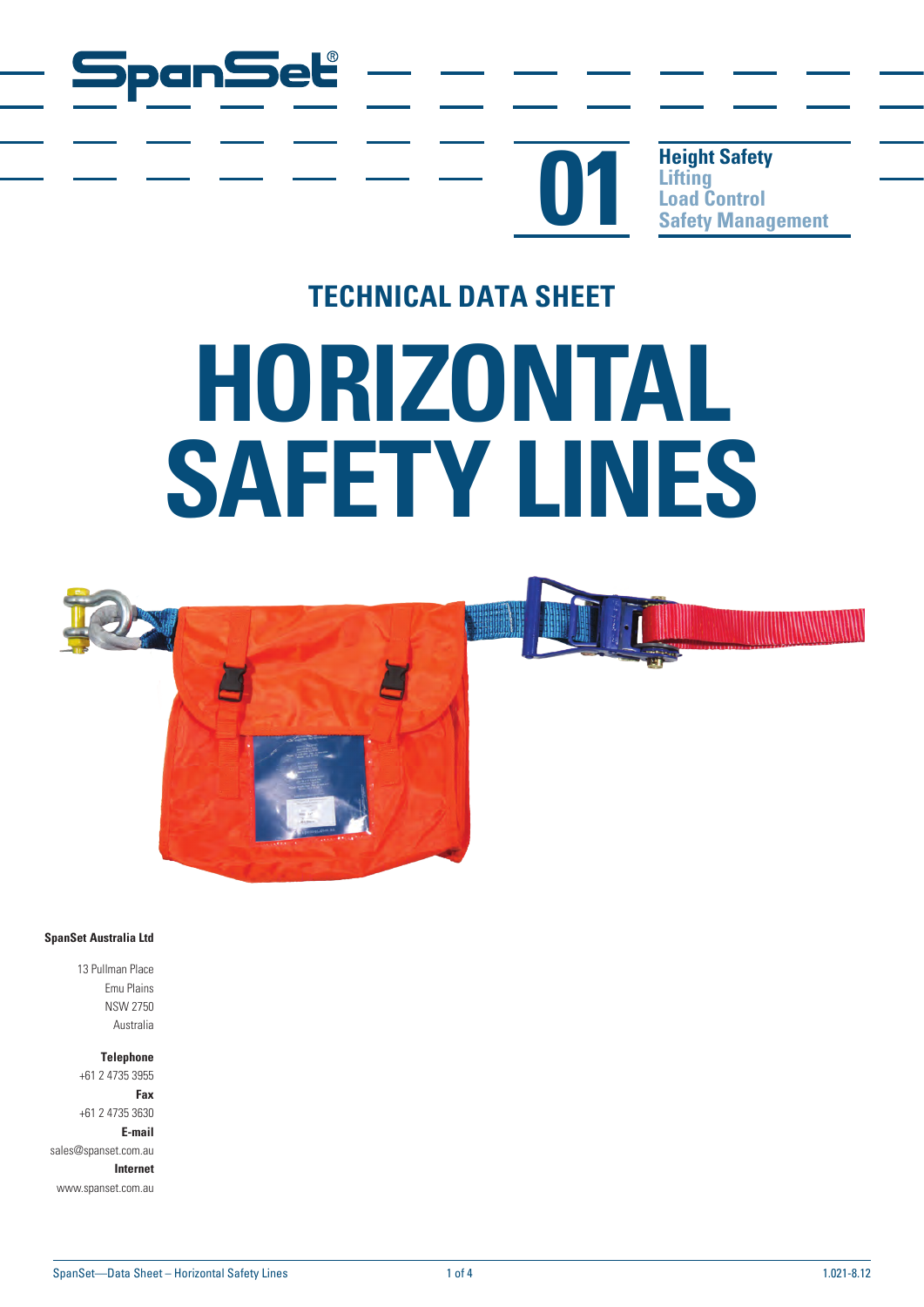## 3400 Series Horizontal Safety Lines

These webbing safety lines give lateral and versatile continuous anchorage connections. The standard 3400 connection is made directly to the webbing line via a large hook or karabiner while the 3400UK features connection D rings.

Preferred methods of attaching the horizontal lifeline to a structure can include the following:

- **–** Round slings exceeding 22kN or 40kN in ultimate strength
- **–** Flat slings exceeding 22kN or 40kN in ultimate strength
- **–** Wire slings exceeding 22kN or 40kN in ultimate strength
- **–** Karabiners exceeding 50kN in ultimate strength
- **–** Safety shackles exceeding 22kN or 40kN in ultimate strength
- **–** Grade 80 self locking lifting hooks exceeding 22kN or 40kN in ultimate strength
- **–** Anchor points must have a minimum rating of 22kN for 1 person and 40kN for 2 people)
- **–** 3400 Series horizontal lifelines have a maximum span of 18 metres.

| Code          | Length | <b>Rating</b> | <b>Ratchet</b> | <b>Tension Force</b><br><b>Indicator</b> |  |
|---------------|--------|---------------|----------------|------------------------------------------|--|
| 3400          | 18m    | 1 Person      | Standard       | No                                       |  |
| <b>3400UK</b> | 18m    | 2 Person      | 20020 ABS      | Yes                                      |  |

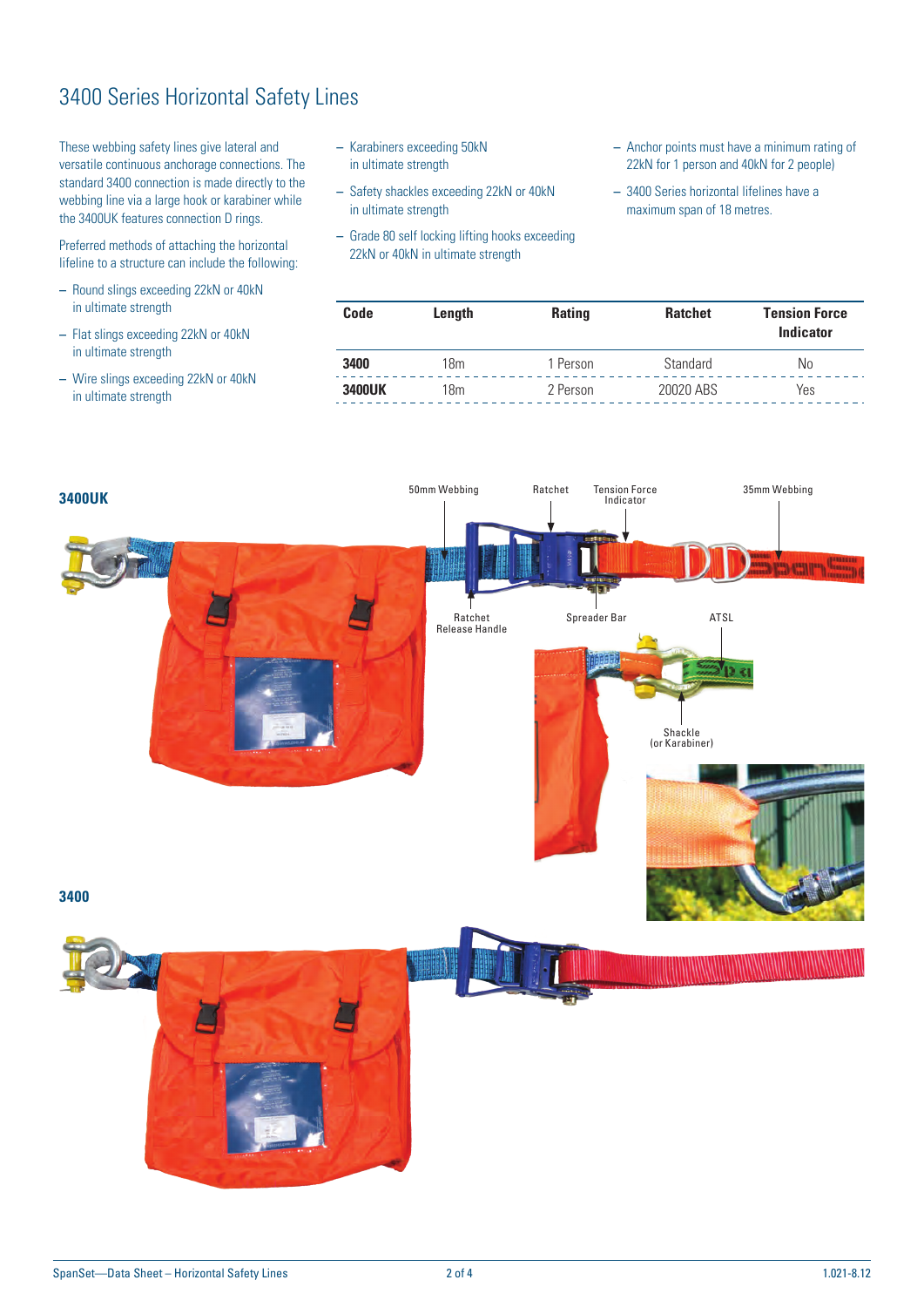#### **Training Courses Available**

- 1 **Work Safely at Heights** RIIOHS204A
- 2 **Work Safely on Roofs** CPCPCM2105A
- 3 **Work Safely at Heights** CPCCCM1006A
- 4 **Competent Person Practical Inspection and Record Keeping** MEM15004B
- 5 **Tower and Pole Rescue** PUAOHS001B PUASAR001A PUASAR004A
- 6 **Vertical Rescue** PUAOHS001B PUASAR001A PUASAR004A
- 7 **Enter Confined Space** MSAPMPER205B MSAPMPER200B
- 8 **Operate Breathing Apparatus** MSAPMOHS216A
- 9 **Confined Space Vertical Rescue** PUAOHS001B PUASAR001A PUASAR004A



### **SpanSet Accreditations**

Certified manufacturer to AS/NZS 1891.1 "Industrial Fall Arrest Systems and Devices"

Certified manufacturer to AS/NZS 1353.1 "Flat Synthetic Webbing Slings"

Certified manufacturer to AS/NZS 4497.1 "Round Slings—Synthetic Fibre"



Certified to ISO 9001 Quality Systems

Certified testing laboratory for all of the above.

Certified to NATA National Association of Testing Authorities

#### **Other Products Available**

- ABS ratchet systems
- Supra Plus round slings
- Secutex edge protection
- Web Dog Chain tensioners
- Round slings up to 100 tonne
- Flat slings up to 20 tonne



**Quality**